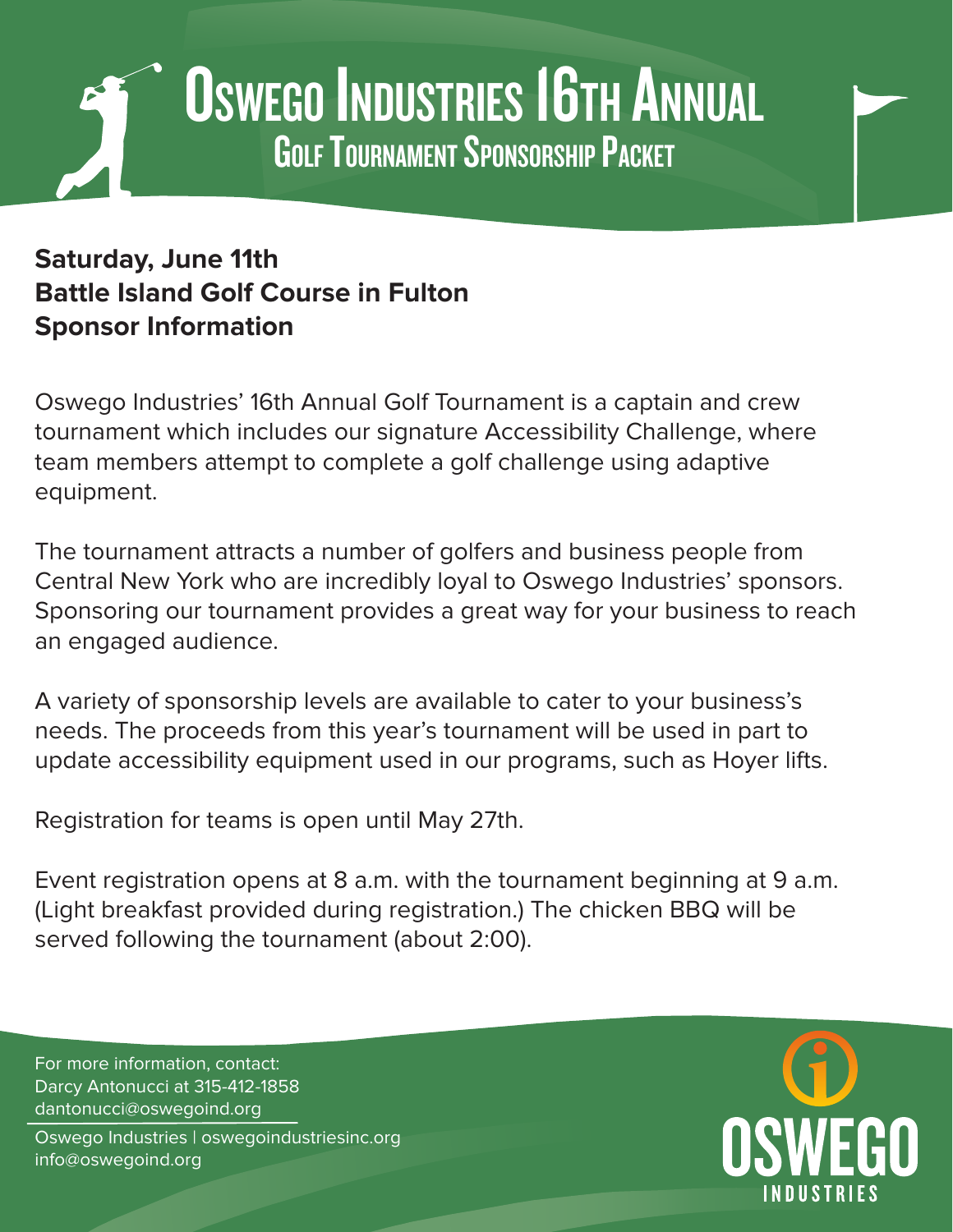### Oswego Industries 16th Annual **GOLF TOURNAMENT SPONSORSHIP PACKET**

#### **Sponsorship Opportunities**

Please return the commitment form found on the next page. Donations made to Oswego Industries are tax-exempt to the extent allowed by law.

Event Co-Sponsor....................................................\$4,000

- Company name and logo included in tournament title
- Company table and banner next to the putting green or in registration area
- Company recognition in all publicity & event items
- Complimentary company foursome with entry into on-course games and mulligans for team members
- Company-branded item given to all golfers

Accessibility Champion ........................................\$3,000

- Recognition in or on our building
- Plaque recognizing your company's support of people with IDD
- Company provided banner at "Accessibility Challenge"
- Mention in all OI-generated publicity about the event
- Company-branded item given to all golfers

Dinner Sponsor ......................................................\$2,500

- Company banner at dinner pick-up
- Company mention on our social media, as well as publicity & event items
- Company sponsored dinner following the tournament

19th Hole Sponsor..................................................\$2,000

- Company sponsored beverages following the tournament
- Sponsor mention on event items
- Sponsor mention following the tournament
- Awards Ceremony Sponsor.......................................\$1,500
- Sponsor of first and second place prizes
- Sponsor mention during Awards Presentation
- Sponsor mention on event items

Lunch Sponsor .............................................................\$1,250

- Company sponsored on-course lunch
- Company provided banner at snack shed

"Make Their Day" Sponsor.........................................\$1,000

- Company provided banner to be displayed at event
- Company may provide swag items for all golfers
- Sponsor mention on publicity items
- Sponsor mention on event items

Advertise at our Tournament.......................................\$600

- Company may set up a table to network with golfers
- On-course game named for your company
- Company may provide swag items for all golfers
- Sponsor mention on event items

Friends of OI....................................................................\$300

• Company may provide swag items for all golfers

• Sponsor mention on event items

Tee Box Sponsor............................................................\$100

• Company name or logo on signage on the course

Gift Basket/Gift Card Sponsor..................IN KIND

**Note: Sponsorship levels do not include a foursome unless specifically mentioned.**

For more information, contact: Darcy Antonucci at 315-412-1858 dantonucci@oswegoind.org

Oswego Industries | oswegoindustriesinc.org info@oswegoind.org